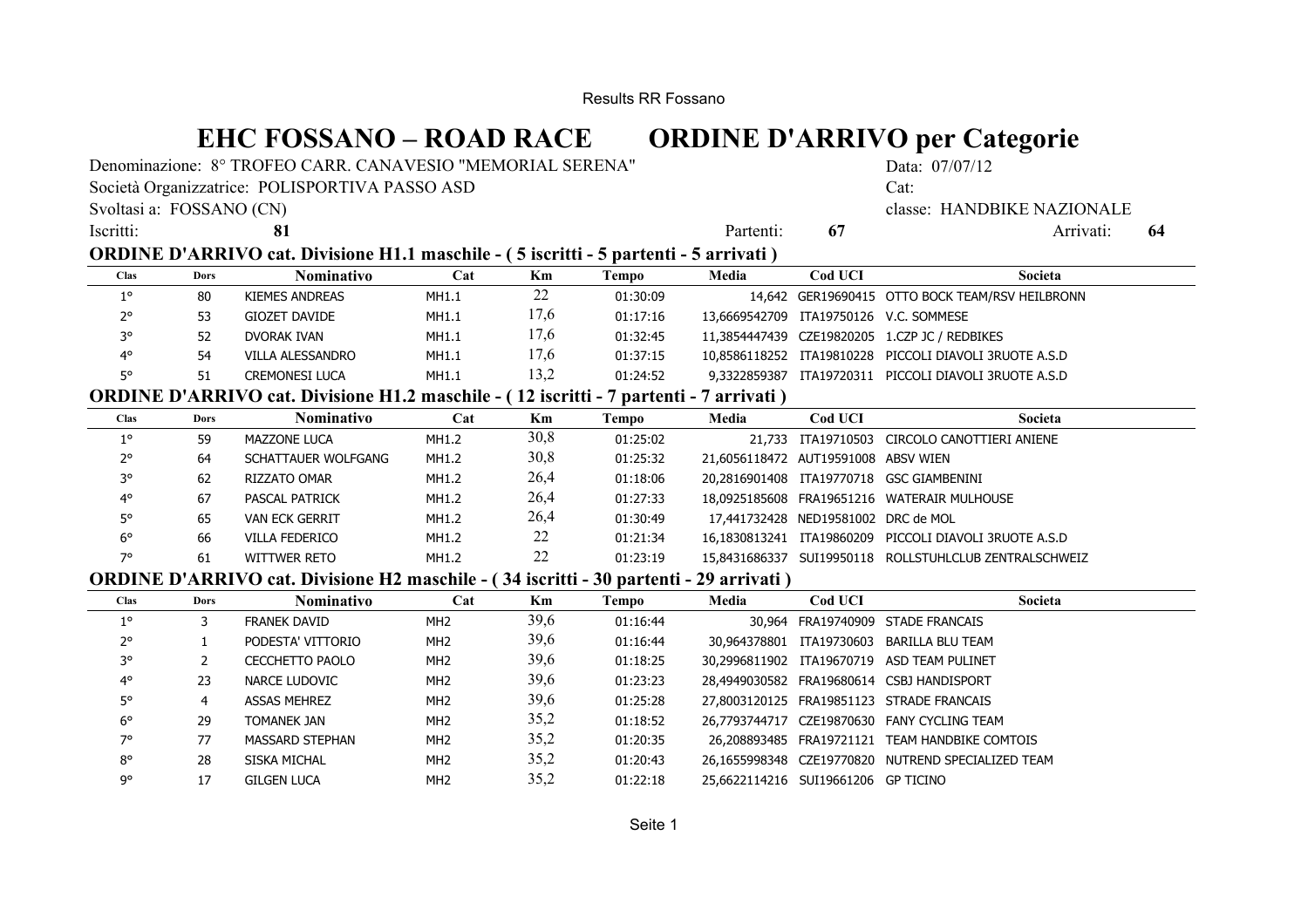#### Results RR Fossano

| $10^{\circ}$ | 25 | <b>NEUSKE MARKOLF</b>     | MH <sub>2</sub> | 35,2 | 01:23:42 |                                     | 25,2329749104 GER19640524 TEAM PRO ACTIVE                |
|--------------|----|---------------------------|-----------------|------|----------|-------------------------------------|----------------------------------------------------------|
| $11^{\circ}$ | 10 | <b>DECLERCK SEBASTIEN</b> | MH <sub>2</sub> | 35,2 | 01:24:21 |                                     | 25,0385299348 FRA19810518 DUNKERQUE LITTORAL CYCLISME    |
| $12^{\circ}$ | 11 | DI BARI SAVERIO           | MH <sub>2</sub> | 35,2 | 01:27:36 | 24.1095890411 ITA19750223           | SPORTABILI ALBA ONLUS ASD                                |
| $13^{\circ}$ | 7  | CONFORTI CLAUDIO          | MH <sub>2</sub> | 35,2 | 01:27:37 | 24.1050028533 ITA19750221           | TEAM MTB BEE AND BIKE-BREGNANO                           |
| $14^{\circ}$ | 22 | MIRABILE CLAUDIO          | MH <sub>2</sub> | 30,8 | 01:17:13 |                                     | 23.9326570257 ITA19750518 POLISPORTIVA PASSO ASD         |
| $15^{\circ}$ | 21 | MARTEL FABRICE            | MH <sub>2</sub> | 30,8 | 01:17:14 |                                     | 23.9274924471 FRA19740324 STADE FRANCAIS                 |
| $16^{\circ}$ | 78 | <b>DELAHEGUE PATRICE</b>  | MH <sub>2</sub> | 30,8 | 01:17:59 | 23,6973712332 FRA19620329           | TEAM HANDBIKE COMTOIS                                    |
| 17°          | 24 | <b>NEGRI MORENO</b>       | MH <sub>2</sub> | 30,8 | 01:19:53 |                                     | 23,1337366994 ITA19700108 TEAM MTB BEE AND BIKE-BREGNANO |
| $18^{\circ}$ | 12 | DOKU HAKI                 | MH <sub>2</sub> | 30,8 | 01:23:44 |                                     | 22,0700636943 ALB19690618 G.S. RANCILIO APD              |
| 19°          | 8  | ALBERGHINI DAVIDE         | MH <sub>2</sub> | 30,8 | 01:24:01 |                                     | 21,9956357866 ITA19691120 G.C. APRE-OLMEDO               |
| $20^{\circ}$ | 15 | <b>FANUCCHI FABIO</b>     | MH <sub>2</sub> | 30,8 | 01:29:41 | 20,6058353466 ITA19750825 DIV.A     |                                                          |
| $21^{\circ}$ | 14 | DONGHI GIANPAOLO          | MH <sub>2</sub> | 30,8 | 01:31:11 | 20,2668616341 SUI19731010 GP TICINO |                                                          |
| $22^{\circ}$ | 16 | FIERAMOSCA FRANCESCO      | MH <sub>2</sub> | 26,4 | 01:17:52 |                                     | 20,3424657534 ITA19840118 POLISPORTIVA PASSO ASD         |
| $23^\circ$   | 18 | <b>LEGEZA GYORGY</b>      | MH <sub>2</sub> | 26,4 | 01:18:22 |                                     | 20,2126754573 HUN19580719 BLUE SCORPIONS MC              |
| $24^{\circ}$ | 19 | MALARDIER GEOFFROY        | MH <sub>2</sub> | 26,4 | 01:19:32 |                                     | 19,9161777033 FRA19780330 STADE FRANCAIS                 |
| 25°          | 30 | <b>MOYSES PATRICK</b>     | MH <sub>2</sub> | 26,4 | 01:23:53 |                                     | 18,8833697596 FRA19610912 WATERAIR MULHOUSE              |
| $26^{\circ}$ | 76 | <b>MARTINS ANDRE'</b>     | MH <sub>2</sub> | 26,4 | 01:26:36 | 18,2909930716 SUI19841124 GP TICINO |                                                          |
| $27^\circ$   | 74 | MARGARIA GIOVANNI         | MH <sub>2</sub> | 26,4 | 01:35:21 | 16,6124803356 ESP19641019           | CANAL OLIMPIC CASTELLDEFELLS                             |
| <b>28°</b>   | 6  | <b>CERIOTTI DIEGO</b>     | MH <sub>2</sub> | 22   | 01:20:14 |                                     | 16.4520149564 ITA19700608 G.S. RANCILIO APD              |

## **ORDINE D'ARRIVO cat. Divisione H3 maschile - ( 22 iscritti - 18 partenti - 16 arrivati )**

| Clas         | Dors | <b>Nominativo</b>       | Cat             | Km   | Tempo    | Media                                 | <b>Cod UCI</b> | Societa                                             |
|--------------|------|-------------------------|-----------------|------|----------|---------------------------------------|----------------|-----------------------------------------------------|
| $1^{\circ}$  | 82   | ERNOULD DAVID           | MH <sub>3</sub> | 39,6 | 01:18:51 |                                       |                | 30.133 FRA19730806 STADE FRANCAIS                   |
| $2^{\circ}$  | 37   | CORONT DUCLUZEAU DIDIER | MH3             | 35,2 | 01:16:44 | 27.5238922676 FRA19700102 CSBJ/SCOD   |                |                                                     |
| З٥           | 42   | <b>LIBANORE ATHOS</b>   | MH <sub>3</sub> | 35,2 | 01:16:45 | 27.5179153094 SUI19760226 GP TICINO   |                |                                                     |
| $4^\circ$    | 31   | ACHENZA GIOVANNI        | MH3             | 35,2 | 01:16:47 |                                       |                | 27.5059691773 ITA19710731 SPORTABILI ALBA ONLUS ASD |
| 5°           | 35   | <b>BIZA STANISLAV</b>   | MH <sub>3</sub> | 35,2 | 01:17:27 | 27.2692059393 CZE19811018 HANDBIKE CR |                |                                                     |
| $6^{\circ}$  | 43   | PIGOZZO GIANFRANCO      | MH <sub>3</sub> | 35,2 | 01:21:46 |                                       |                | 25.8295964126 ITA19560118 POLISPORTIVA PASSO ASD    |
| 7°           | 41   | <b>HERY PATRICK</b>     | MH3             | 35,2 | 01:23:28 |                                       |                | 25.303514377 FRA19581213 STADE FRANCAIS             |
| $8^{\circ}$  | 36   | BORLINO ALESSANDRO      | MH3             | 35,2 | 01:23:55 |                                       |                | 25.1678252234 ITA19771115 POLISPORTIVA PASSO ASD    |
| go           | 39   | <b>FAGONE ORAZIO</b>    | MH <sub>3</sub> | 35,2 | 01:25:25 |                                       |                | 24.7258536585 ITA19681113 SPORTABILI ALBA ONLUS ASD |
| $10^{\circ}$ | 45   | SPERONE IVAN            | MH <sub>3</sub> | 30.8 | 01:21:28 |                                       |                | 22.6841243863 ITA19830224 A.S. D. LANGHEROERO TEAM  |
| $11^{\circ}$ | 46   | <b>TALLONE MAURIZIO</b> | MH3             | 30,8 | 01:25:29 |                                       |                | 21.6182491714 ITA19740928 POLISPORTIVA PASSO ASD    |
| $12^{\circ}$ | 49   | WENDLAND HANS-THEO      | MH <sub>3</sub> | 30.8 | 01:25:29 |                                       |                | 21.6182491714 GER19540209 RVS-HERBOLZHEIM           |
| $13^{\circ}$ | 48   | <b>FRITSCH JOSEPH</b>   | MH <sub>3</sub> | 30,8 | 01:27:54 |                                       |                | 21.023890785 FRA19980528 WATERAIR MULHOUSE          |